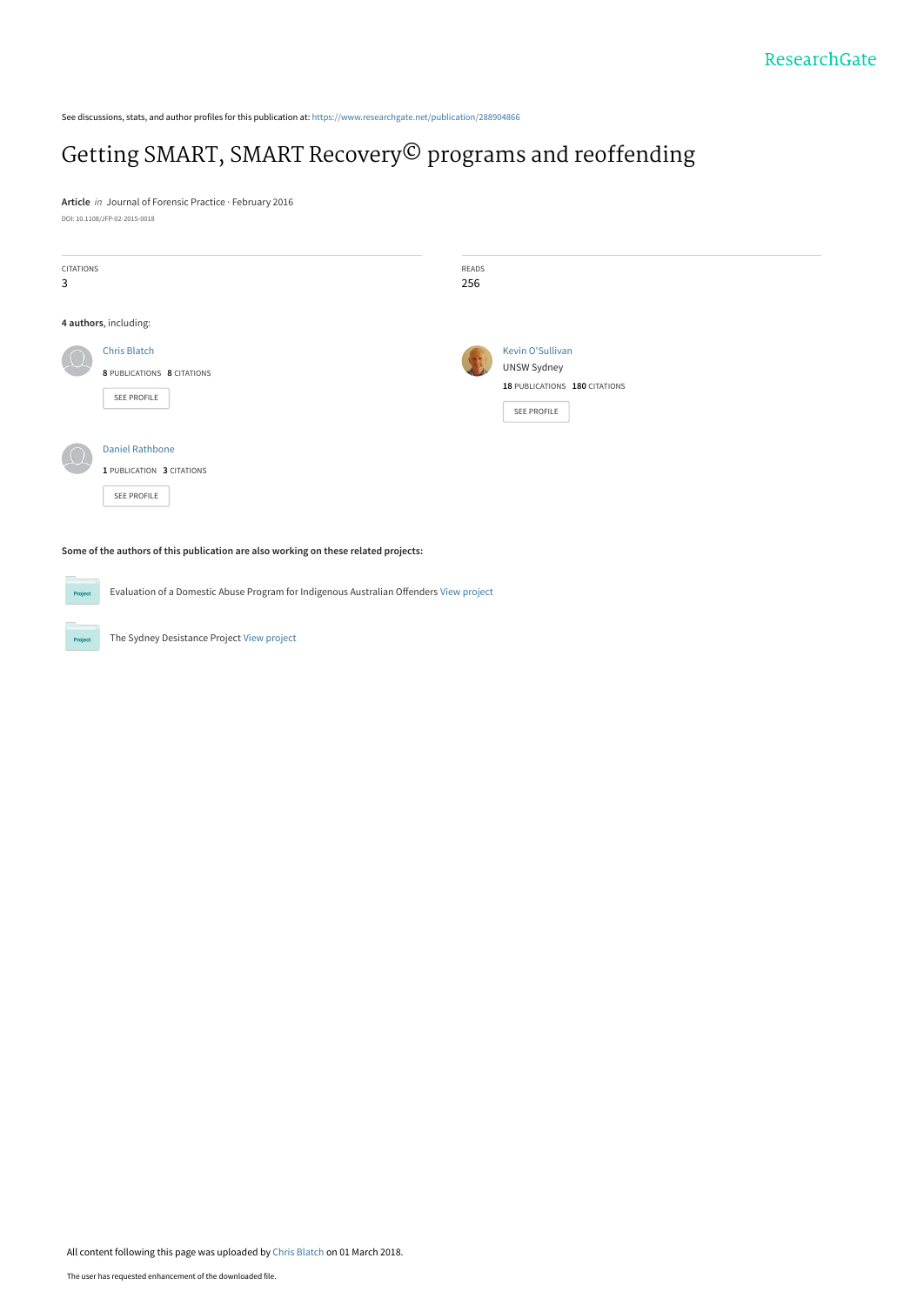

# **Journal of Forensic Practice**

Getting SMART, SMART Recovery© programs and reoffending Chris Blatch Kevin O'Sullivan Jordan J Delaney Daniel Rathbone

# **Article information:**

To cite this document: Chris Blatch Kevin O'Sullivan Jordan J Delaney Daniel Rathbone , (2016),"Getting SMART, SMART Recovery© programs and reoffending", Journal of Forensic Practice, Vol. 18 Iss 1 pp. 3 - 16 Permanent link to this document: <http://dx.doi.org/10.1108/JFP-02-2015-0018>

Downloaded on: 10 January 2016, At: 17:17 (PT) References: this document contains references to 33 other documents. To copy this document: permissions@emeraldinsight.com The fulltext of this document has been downloaded 20 times since 2016\*

# **Users who downloaded this article also downloaded:**

Helena Varnaseri, Tony Lavender, Lona Lockerbie, (2016),"An investigation of the mediating factors in the relationship between early childhood adversity and borderline personality characteristics in forensic inpatients", The Journal of Forensic Practice, Vol. 18 Iss 1 pp. 17-30 http://dx.doi.org/10.1108/JFP-02-2015-0016

Helen Johnson, Rachel Worthington, Neil Gredecki, Fiona Rachel Wilks-Riley, (2016),"The relationship between trust in work colleagues, impact of boundary violations and burnout among staff within a forensic psychiatric service", The Journal of Forensic Practice, Vol. 18 Iss 1 pp. 64-75 http://dx.doi.org/10.1108/JFP-03-2015-0024

Hannah Fawcett, Lalita Shrestha, (2016),"Blogging about sexual assault: a thematic analysis", The Journal of Forensic Practice, Vol. 18 Iss 1 pp. 39-51 http://dx.doi.org/10.1108/JFP-05-2015-0032

Access to this document was granted through an Emerald subscription provided by Token:JournalAuthor:75C69FFA-BC13-40D5-88AA-0EC3B76F67A8:

# **For Authors**

If you would like to write for this, or any other Emerald publication, then please use our Emerald for Authors service information about how to choose which publication to write for and submission guidelines are available for all. Please visit www.emeraldinsight.com/authors for more information.

# **About Emerald www.emeraldinsight.com**

Emerald is a global publisher linking research and practice to the benefit of society. The company manages a portfolio of more than 290 journals and over 2,350 books and book series volumes, as well as providing an extensive range of online products and additional customer resources and services.

Emerald is both COUNTER 4 and TRANSFER compliant. The organization is a partner of the Committee on Publication Ethics (COPE) and also works with Portico and the LOCKSS initiative for digital archive preservation.

\*Related content and download information correct at time of download.

Downloaded by Corrective Services NSW, Mrs Chris Blatch At 17:17 10 January 2016 (PT)

Downloaded by Corrective Services NSW. Mrs Chris Blatch At  $17:17:10$  January 2016 (PT)

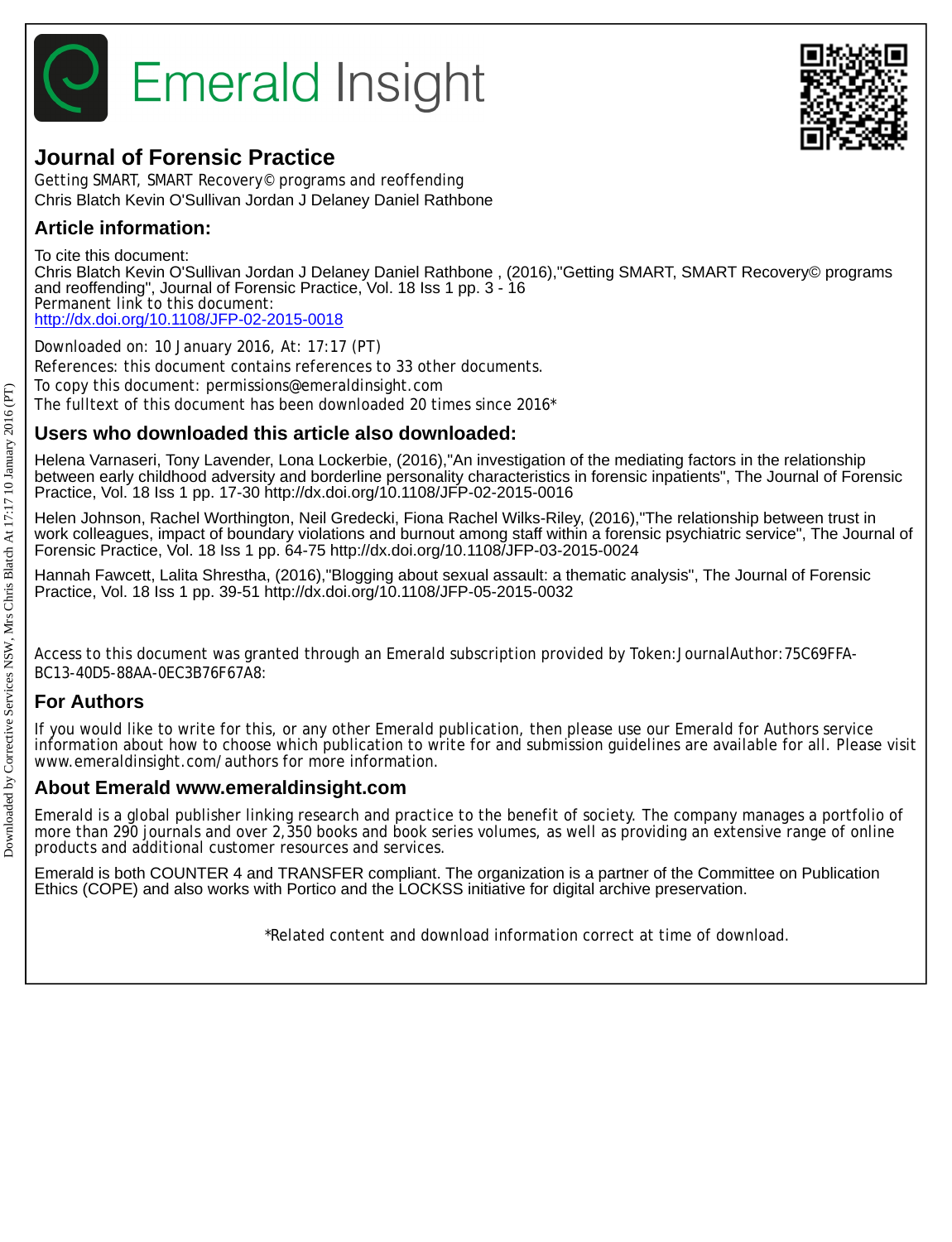# Invited paper

# Getting SMART, SMART Recovery© programs and reoffending

Chris Blatch, Kevin O'Sullivan, Jordan J. Delaney and Daniel Rathbone

Chris Blatch is Senior Cordinator Policy and Projects at Corrective Services New South Wales, NSW Department of Justice, Sydney, Australia. Kevin O'Sullivan is Clinical Associate at School of Psychology, University of New South Wales, Kensington, Australia. Jordan J. Delaney is Psychologist at Actevate Pty Ltd, Sydney, Australia. Daniel Rathbone is based at School of Psychology, University of New South Wales, Kensington, Australia.

Received 13 February 2015 Revised 3 June 2015 4 June 2015 Accepted 4 June 2015

Research for this paper was undertaken by officers of Corrective Services NSW using internal funding and resources. Data for the study came from the standing collections of Corrective Services New South Wales and the NSW Bureau of Crime Statistics and Research. Analysis and interpretation of data were undertaken by Corrective Services NSW with assistance from interns of the University of NSW's Forensic Psychology Master's program. The authors report no conflicts of interest. The authors alone are responsible for the content and writing of this paper.

#### **Abstract**

**Purpose** – The purpose of this paper is to determine reconviction outcomes for 2,882 male and female offenders with significant alcohol and other drug (AOD) criminogenic needs, serving custodial sentences in New South Wales, between 2007 and 2011, who participated in the Getting SMART and/or the SMART Recovery® programs.

**Design/methodology/approach** – A quasi-experimental research design utilized data from 2,343 offenders attending Getting SMART; 233 attending SMART Recovery© and 306 attending both programs, compared to a propensity score-matched control group of 2,882 offenders. Cox and Poisson regression techniques determined survival times to first reconviction and rates of reconvictions, adjusting for time at risk.

Findings – Getting SMART participation was significantly associated with improved odds of time to first reconviction by 8 percent and to first violent reconviction by 13 percent, compared to controls. Participants attending both programs (Getting SMART and SMART Recovery©), had significantly lower reconviction rate ratios for both general (21 percent) and violent (42 percent) crime, relative to controls. Getting SMART attendance was associated with significant reductions in reconviction rates of 19 percent, and the reduction for SMART Recovery© attendance (alone) was 15 percent, the latter figure being non-significant. In all, 20 hours in either SMART program (ten sessions) was required to detect a significant therapeutic effect.

**Practical implications** – Criminal justice jurisdictions could implement this two SMART program intervention model, knowing a therapeutic effect is more likely if Getting SMART (12 sessions of cognitive-restructuring and motivation) is followed by SMART Recovery© for ongoing AOD therapeutic maintenance and behavioral change consolidation. SMART Recovery©, a not-for-profit proprietary program, is widely available internationally.

Originality/value – Getting SMART and SMART Recovery© have not previously been rigorously evaluated. This innovative two-program model contributes to best practice for treating higher risk offenders with AOD needs, suggesting achievable reductions in both violent and general reoffending.

Keywords Methodology, Propensity score matching, Interventions, Recidivism, AOD programs, Reoffending, SMART Recovery©, Violent offending

Paper type Research paper

#### Introduction

Problematic use of alcohol and other drugs (AOD) is associated with an increased risk of reoffending (Andrews and Bonta, 2006). Between 2007 and 2008, 70 percent of males and 79 percent of females in custody in New South Wales (NSW) reported they had engaged in illicit substance use in the six months prior to their incarceration; 72 percent of males and 67 percent of females reported that at least one of their current offences was related to use of alcohol and/or other drugs (Kevin, 2010). Corrective Services New South Wales (CSNSW) provides evidence-based group interventions to offenders, aimed at changing behaviors and reducing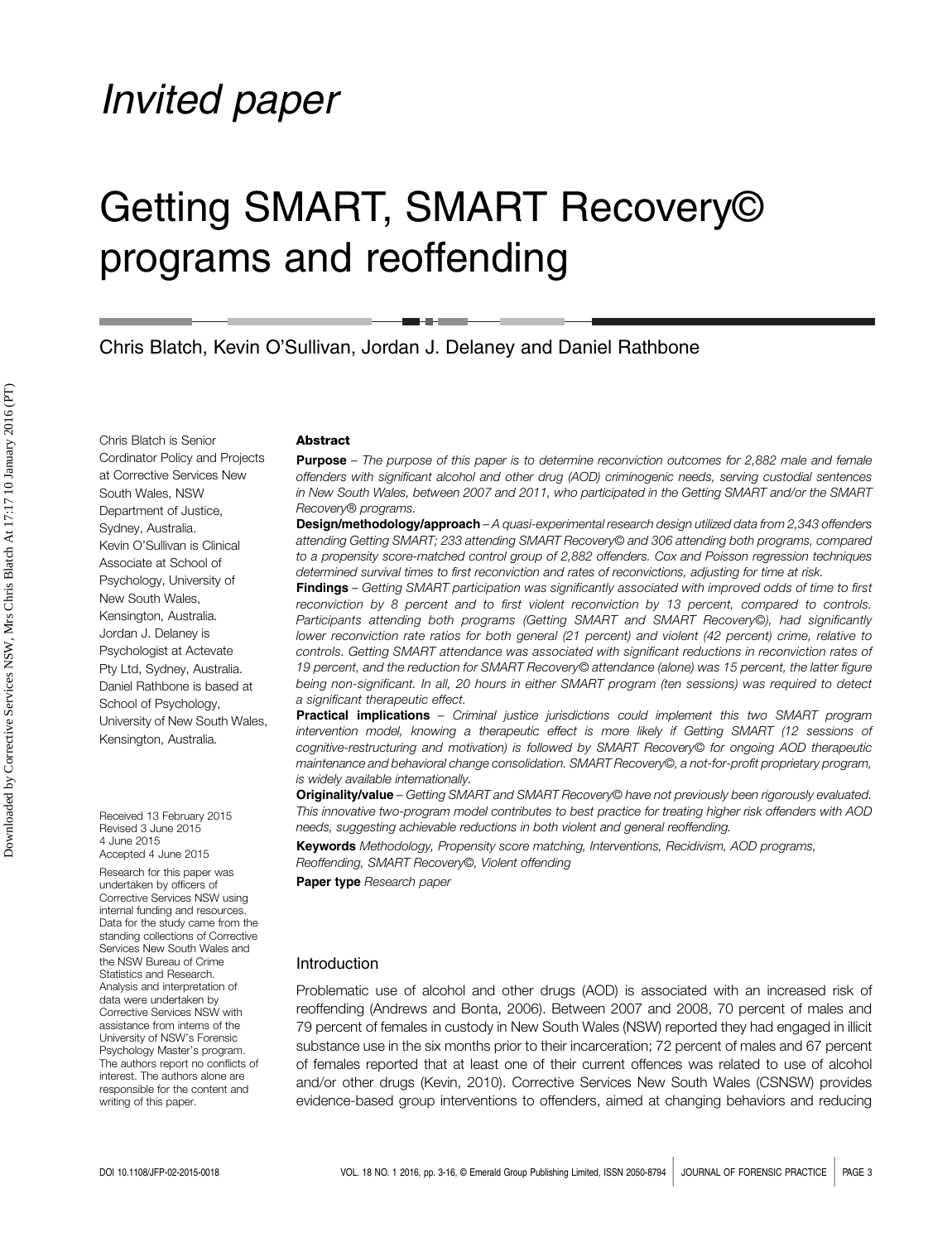rates of reoffending. AOD interventions include self-management and recovery Training (SMART Recovery©) (SMART Recovery©, 2014) and Getting SMART (Compendium of Correctional Programs, 2013; Getting SMART, 2013).

## Self-management and recovery training (SMART Recovery)

SMART Recovery Inc. is an international self-help organization, offering a flexible program addressing addictive behaviors, based on cognitive-behavior therapy (CBT) principles. The licence for the SMART Recovery© program in Australia is held by SMART Recovery Australia, an incorporated, not-for-profit organization. The format of SMART Recovery©'s behavioral and motivational strategies (Horvath, 2013), is described in the Facilitator Training Manual (SMART Recovery© Australia, 2011) and by Horvath (2000). SMART Recovery© meetings have an open-rolling-group format and are delivered in custody by CSNSW facilitators trained by SMART Recovery Australia.

#### Getting SMART

Getting SMART is a 12-session closed-group program based on the same content areas of SMART Recovery. It was developed by CSNSW Offender Programs Unit staff in 2006, for offenders with significant AOD treatment needs and at medium to high risk of reoffending. It aims to equip offenders to subsequently participate in ongoing SMART Recovery meetings. Program uptake was rapid and within a year it was available in all Correctional Centers in NSW. During 2008, the program became available for parolees and those serving supervized community-based orders.

Like SMART Recovery meetings, Getting SMART is CBT-based. Meta-analysis of 44 published studies (Antonowicz and Ross, 1994) showed 75 percent of significantly effective interventions to be CBT-based. Approximately 50 percent of successful programs included role-playing or modeling components, to allow practice of learned skills (Antonowicz and Ross, 1994). Offenders usually complete the 12 week Getting SMART Program (Getting SMART Program, Facilitator Manual, 2013) before progressing to ongoing SMART Recovery meetings to maintain and reinforce skills and learning. Some offenders attend SMART Recovery meetings before attending Getting SMART, depending on local program availability. At June 2013, Getting SMART had been delivered to 5,438 offenders in custody and 2,887 offenders supervized by Community Corrections.

Evaluations. A short-term evaluation (three months) of SMART Recovery demonstrated efficacy with participants making clinically meaningful changes to their alcohol-related problems (Hester et al., 2013), but the effectiveness of Getting SMART, alone or in combination with SMART Recovery, in reducing reoffending has not been evaluated.

#### Offender programs in NSW

The use of the Risk, Needs, Responsivity (RNR) model (Andrews and Bonta, 2006) in guiding program provision in NSW has been previously described (O'Sullivan et al., 2014). Briefly, the model indicates that programs should target those at higher actuarial risk of reoffending (the risk principle); treatment target dynamic risk factors, also called criminogenic needs (Andrews and Bonta, 2010), associated with offending behaviors (the need principle), and be delivered in ways which maximize the likelihood that participants can respond (the responsivity principle). CSNSW uses the Level of Service Inventory-Revised (LSI-R), (Andrews and Bonta, 1995) to guide risk assessment, program referral and treatment intensity.

Treatment intensity and dosage. Effective programs require sufficient intensity and duration to facilitate effective cognitive and behavioral changes (Mc Guire, 2008). They must ensure lower risk offenders are not negatively affected by exposure to high intensity programs and/or higher risk offenders (Andrews, Bonta and Hoge, 1990). Recidivism outcomes improve if more factors and cognitions are targeted (Przybylski, 2008). Andrews and Bonta (2010) identify eight pivotal factors for targeting of which three are addressed in Getting SMART: first, problematic use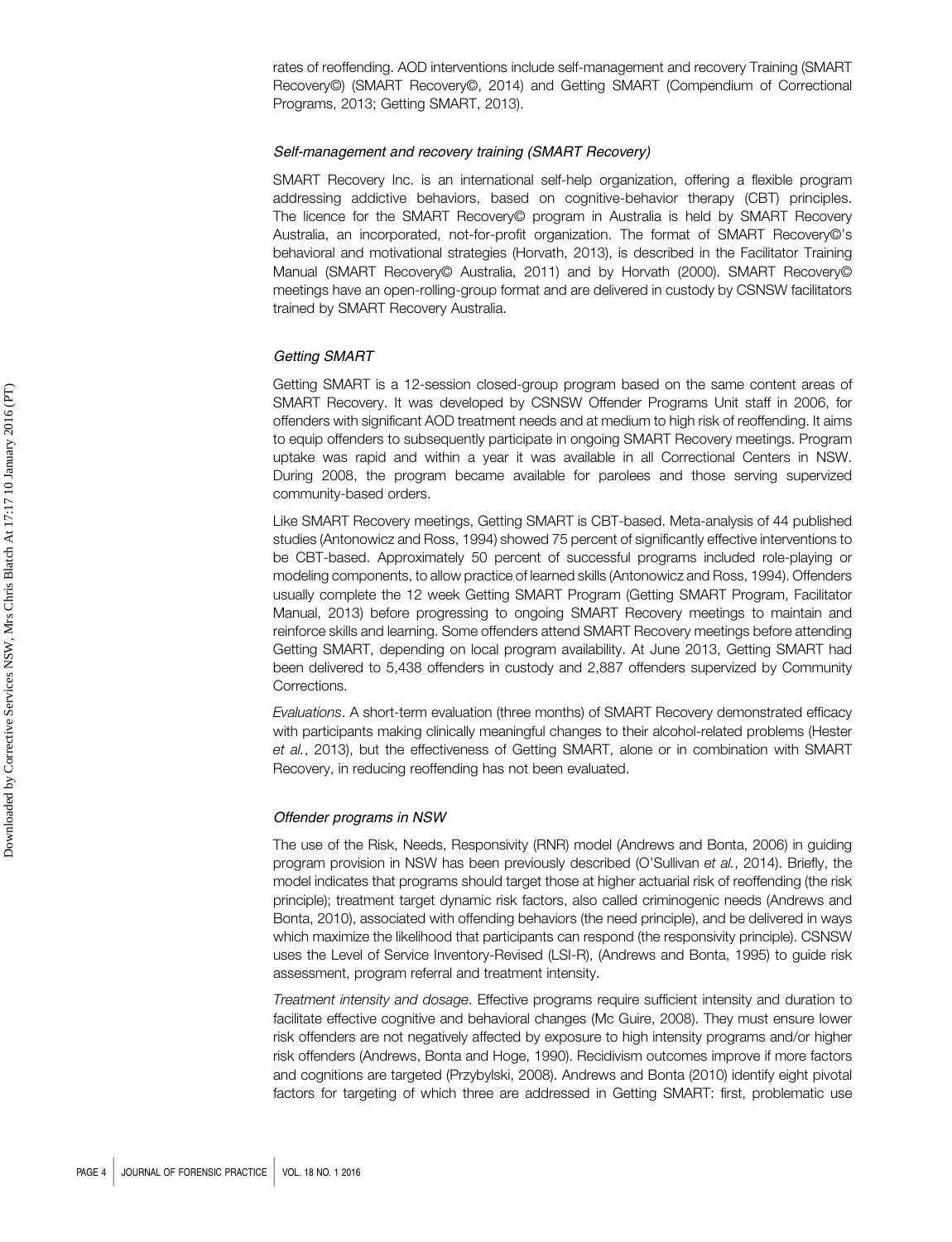of alcohol and/or drugs; second, presence of pro-criminal vs pro-social thinking; and third, emotional/mental well-being.

In the course of the sentence, offenders may participate in a range of programs besides Getting SMART and SMART Recovery. Treatment dosage need not come from a single program as additional programs can increase treatment intensity by targeting similar, or a range of different criminogenic needs (Polaschek, 2011). It is thus important to not only address the effects of single programs, but also the contribution made by each of those and their cumulative effects. The NSW offender programs are described in the CSNSW Compendium of Programs (Compendium of Correctional Programs, 2013).

# Research aims

The present study addresses the following experimental hypotheses relating to the SMART programs:

- that Getting SMART and SMART Recovery participation is associated with reduced recidivism, compared to those who do not attend;
- that a minimum number of SMART sessions are needed to achieve a significant therapeutic treatment effect;
- that there may treatment benefits if both Getting SMART and SMART Recovery are attended; and
- that reoffending outcomes for Getting SMART are similar to those for SMART Recovery.

## Research methodology

## The interventions

SMART Recovery meetings address four main AOD recovery content areas: motivation to abstain; coping with urges; problem solving skills; and lifestyle balance. Cognitive behavioral exercises and handouts are employed. Meetings last approximately 90 minutes. Participants can start at any time and attend for as long as they choose (open-rolling-group format). Getting SMART is based on Risk-Needs-Responsivity theoretical models and addresses the four content areas of SMART Recovery described above, with similar exercises and handouts. The 12 closed-group sessions last two hours and are delivered once to twice per week. Program completion is defined as attending a minimum ten of the 12 sessions.

#### Study design

A quasi-experimental, pseudo-prospective study design was employed to compare a group participating in a SMART intervention to a matched control group. This methodology sought to control for known potentially biasing risk factors, which could threaten the explanatory power of the study.

#### Study participants

Selection of treatment and control groups. The Offender Services and Programs (OS&P) database provided details of all offenders in custody in NSW between August 1, 2007 and April 29, 2011, who participated in any programs or services delivered by OS&P staff  $(n = 24,845)$ . The Re Offending Database (ROD) maintained by the NSW Bureau of Crime Statistics and Research (BOCSAR) provided conviction data for the ten years prior to each offender's index incarceration and follow up reconviction data for all but ten not able to be adequately cross-identified, leaving 24,835 in the pool to identify a SMART treated group and a control group.

The CSNSW Offender Integrated Management System provided details of all entries to and exits from custody and institutional misdemeanors. Offenders not released prior to April 29, 2011 were removed from the data, leaving 24,638. Offenders with AOD criminogenic needs related to their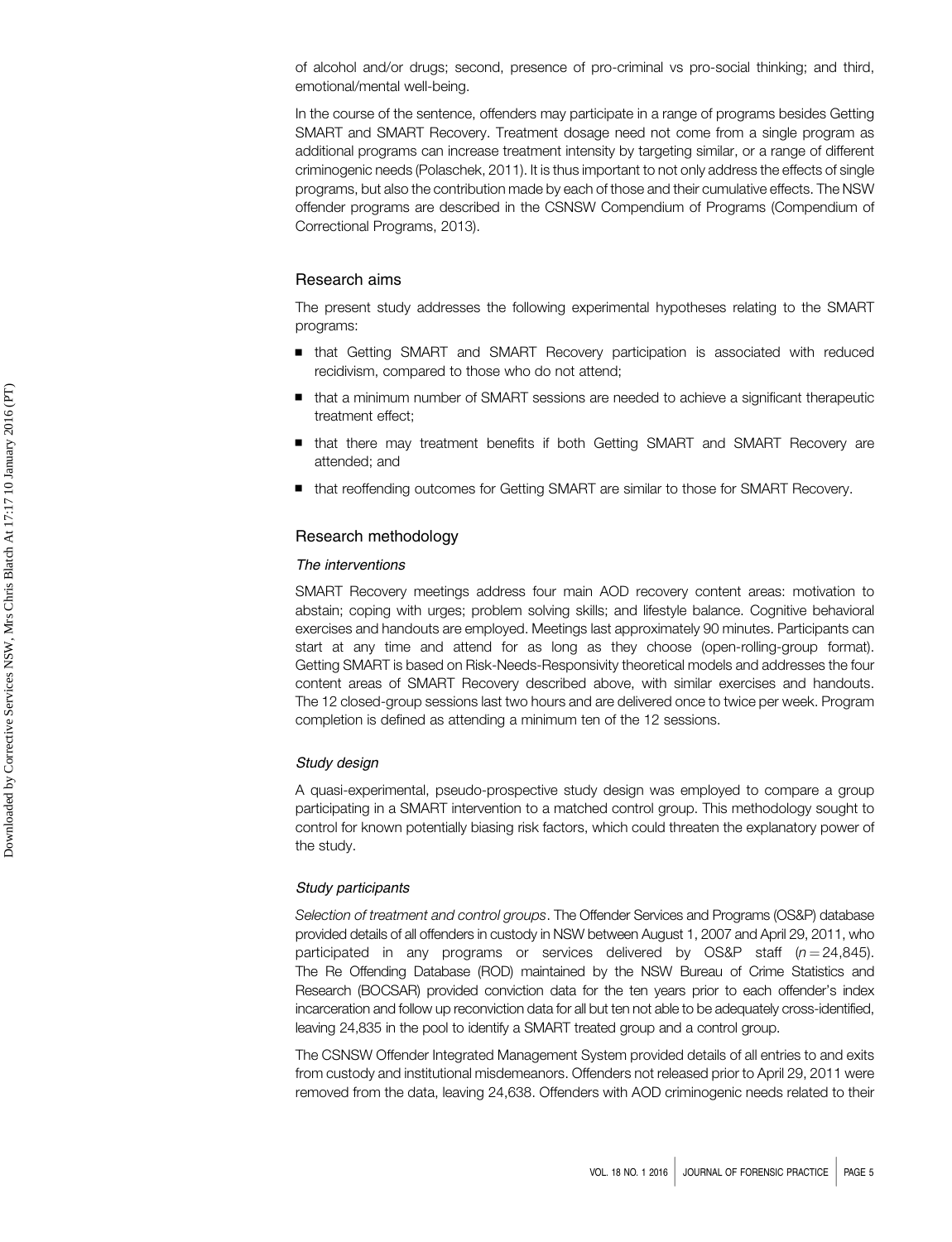offending, attending either, or both Getting SMART and SMART Recovery programs, were extracted, providing a treated group of 3,962 offenders. The residual untreated pool of 20,676 became the potential control pool for matching purposes. Data audit excluded 653 offenders from the SMART treated group and 7,634 offenders from the potential control group due to incomplete demographic data and/or LSI-R risk assessments not completed within the index custodial period. This left 3,309 treated SMART participants and a pool of 13,042 potential control subjects.

#### Outcome variables and derivation of the study groups

Time to first reconviction. The date of first release from custody after the start of SMART treatment was defined as the "measurement start date." For the potential control group, the date of first release from custody between August 1, 2007 and April 29, 2011 became their "measurement start date." Setting the release date cut-off at April 29 permitted offenders to have at least two months free in the community to reoffend, before the study cut-off date of June 30, 2011.

Offending and custodial histories. Numbers of convictions and incarcerations in the ten years prior to each participant's index custodial episode entry date were extracted. Convictions for the most serious offence (MSO) only were sorted into eight offence categories using the Australian Standard Offence Classification (ASOC) (2008) Codes. These offence categories were: violent, sexual, driving, property crime, drug related, order /institutional breaches, fraud and public order offences.

Reconviction definitions. "General" reconvictions included all types of crime (violent and non-violent) for the MSO recorded, if several convictions were finalized on the same day. Violent offences are classified under ASOC (Australian Bureau of Statistics, 2008) codes 101-399 and include homicide, assaults against a person, sexual assault or violence order breaches. "Violent" reconvictions in this study were defined by codes 111-132, 211-299, 311, 611, but acquisitive crimes such as aggravated robbery and non-assaultive sexual offences were excluded from the "violent crime" definition (classification 032).

Calculating time at risk. The treated cohort had a shorter maximum follow up (days at risk) relative to the control group. This maximum was 1,111 days. To achieve greater time at- risk comparability between the two groups, controls with any days at risk, or reconvictions occurring beyond the 1,111 day maximum follow up period, had these days and reconvictions removed from the data. Days offenders spent in custody, or in police cells, from the release date were subtracted from the total time at risk, to provide a more accurate measure of time free in the community to commit a re-offence.

Measuring reconvictions. To allow time for any outstanding charges to be finalized in court after the study cut-off date of June 30, 2011, reconvictions were counted for another six months from the study cut-off of June 30, 2011, up to December 31, 2011 (end of the available ROD court reconviction data).

Measuring time to first reconviction and reconviction rates. Survival analysis was selected to compare days to first reconviction for the treated and untreated cohorts. This analysis does not depend on equal at risk follow up times in the community. Poisson regression techniques were used to calculate rates of reconvictions, with an offset variable used to adjust for differences in time at risk in the community.

Propensity score matching process. Propensity score matching (Rosenbaum and Rubin, 1983; Rosenbaum and Rubin, 1985; Duwe and Goldman, 2009; Jones, 2009) was utilized to select a control group that matched the treatment group. This process matched a control to a treated participant with highly similar scores on risk factors empirically associated with reoffending (Rosenbaum and Rubin, 1983; Andrews and Bonta, 2006; Hollin and Palmer, 2003; Gendreau et al., 1996). This matching process attempts to control for risk factors that could introduce a source of bias and to minimize potential differences between the treated and untreated control group (Duwe and Goldman, 2009).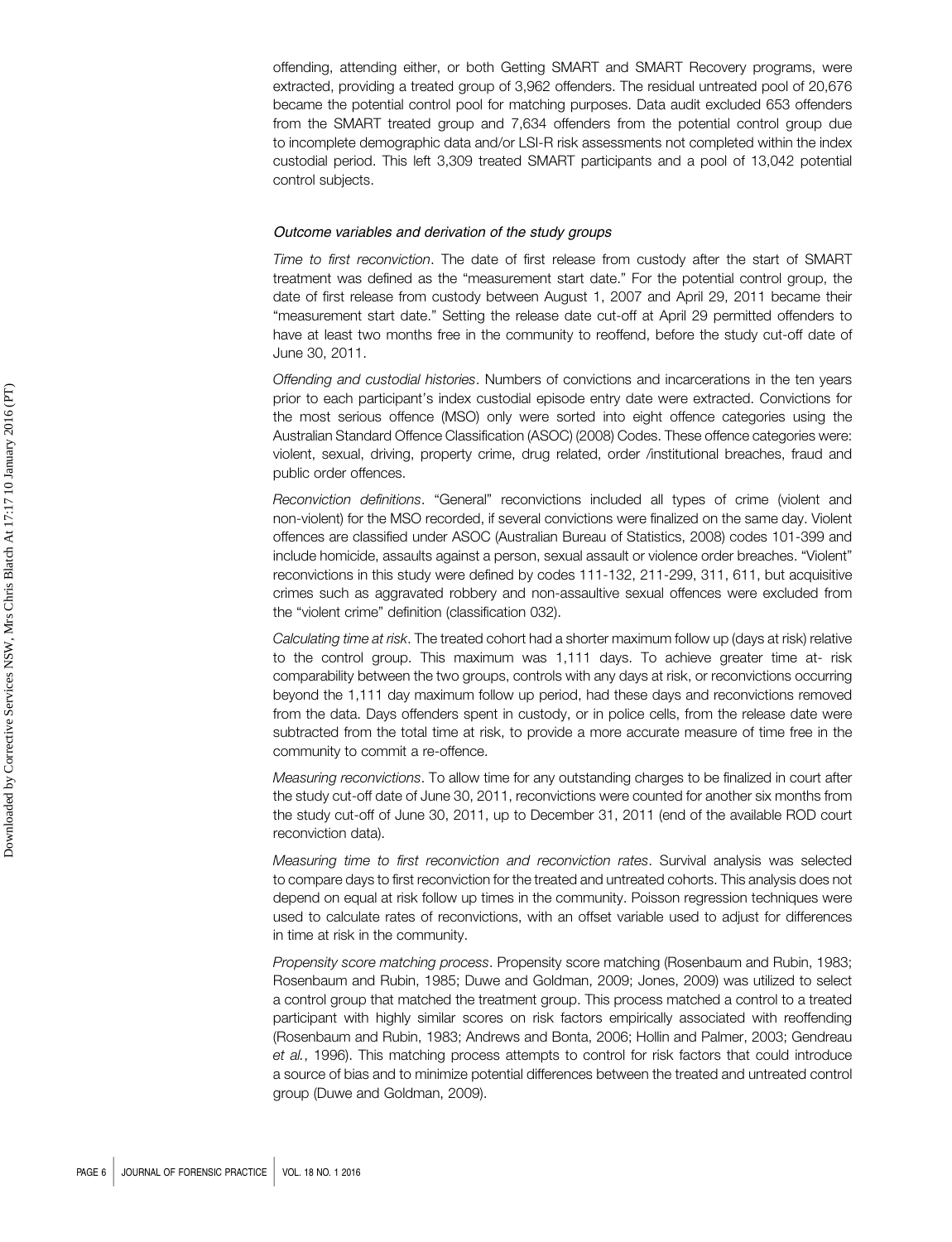Binary logistic regression was used to identify variables that predicted membership of the treatment group. In total, 25 significant variables were retained, including the number of prior criminal convictions and incarcerations in the previous ten years, the actuarially assessed level of risk on the LSI-R risk and the AOD domain score (Andrews and Bonta, 1995), participation in nine other treatment programs and demographic factors such as age, gender, Aboriginal and Torres Strait Islander (ATSI) status and non-English speaking background (NESB).

Matching a control to a SMART treatment subject. A stepwise logistic model was used to generate propensity scores. A single propensity score figure (between 0 and 1) was calculated for each participant. Treated participants were sorted randomly and sequentially matched to the control pool participant with a propensity score closest to their own and then removed from the pool and the process repeated. If ties occurred, randomization was used to select one match. After matching, the propensity scores of each pair were compared. Where the difference was higher than 0.1, the pair was removed from the data. Due to the large number of factors ( $n = 25$ ) (including similar AOD risk scores), used to generate propensity scores for matching and the low tolerance limit criteria (⩽0.1 acceptable difference), a control subject was not always able to be identified to be match against a SMART participant. In total, 854 participants not meeting matching criteria were excluded, leaving a final cohort of 5,764 matched participants, or 2,882 in each group.

Results of the matching procedure. A residual bias assessment was used (Rosenbaum and Rubin, 1985) to assess the degree to which the matching process reduced differences between the treatment and control groups. This quantifies the standardized mean difference between treated and untreated groups on the matching variables, before and after matching. A score of 20 or more indicated that a variable was substantially unbalanced (Duwe and Goldman, 2009). Table I summarizes changes in the propensity scores (the observed bias reduction), prior to and after the matching procedure. The total propensity score difference between groups was −1.829. No matching variables exceeded Rosenbaum and Rubin's (1985) suggested value of 20.

The number of treatments needed for a therapeutic effect. To assess the treatment dosage needed for a therapeutic treatment effect, a second propensity score-matched control group was extracted from the cohort of eligible offenders, using the same methodology described above. Equal numbers of 367 offenders were obtained for four program attendance categories (1-6 sessions, 7-9, 10-11 and 12+ sessions;  $n = 1,468$ ) to compare against a matched control group of 367, providing a subsample cohort of 1,835 offenders.

#### **Results**

## Cohort characteristics

The majority of the treatment group attended Getting SMART only (81 percent), 8 percent attended SMART Recovery only and 11 percent attended both programs. In terms of program participation, 37 percent attended ≥12 sessions, 19 percent attended 9-11 sessions, 14 percent attended 6-8 and 30 percent attended 1-5 sessions. Maximum Getting SMART sessions attended was 39 and 49 for SMART Recovery.

The cohorts were predominantly male (68 percent); 27 percent were of ATSI status; 44 percent of NESB. The majority were in either the LSI-R "medium risk" of reoffending category (40 percent), or "medium-high" risk (26.5 percent). Of the remainder, 9.5 percent were "high" risk and 24 percent were in the combined "low and low-medium" risk categories. There were equal numbers (50 percent) in the treatment and control groups for gender, ATSI and NESB status and the "medium" LSI-R risk category (maximum difference of 0.04 percent). The control group had slightly higher proportions in the "low" and "high" risk category (53.3 and 55.5 percent, respectively), but a lower proportion in the "medium-high" risk category (46.5 percent).

Number of unadjusted reconvictions. Without adjusting for duration of time at risk, controls committed more offences with a mean of 3.9 compared to 2.6 for the SMART participants and more violent offences (mean of 0.59 compared to 0.34 for SMART participants).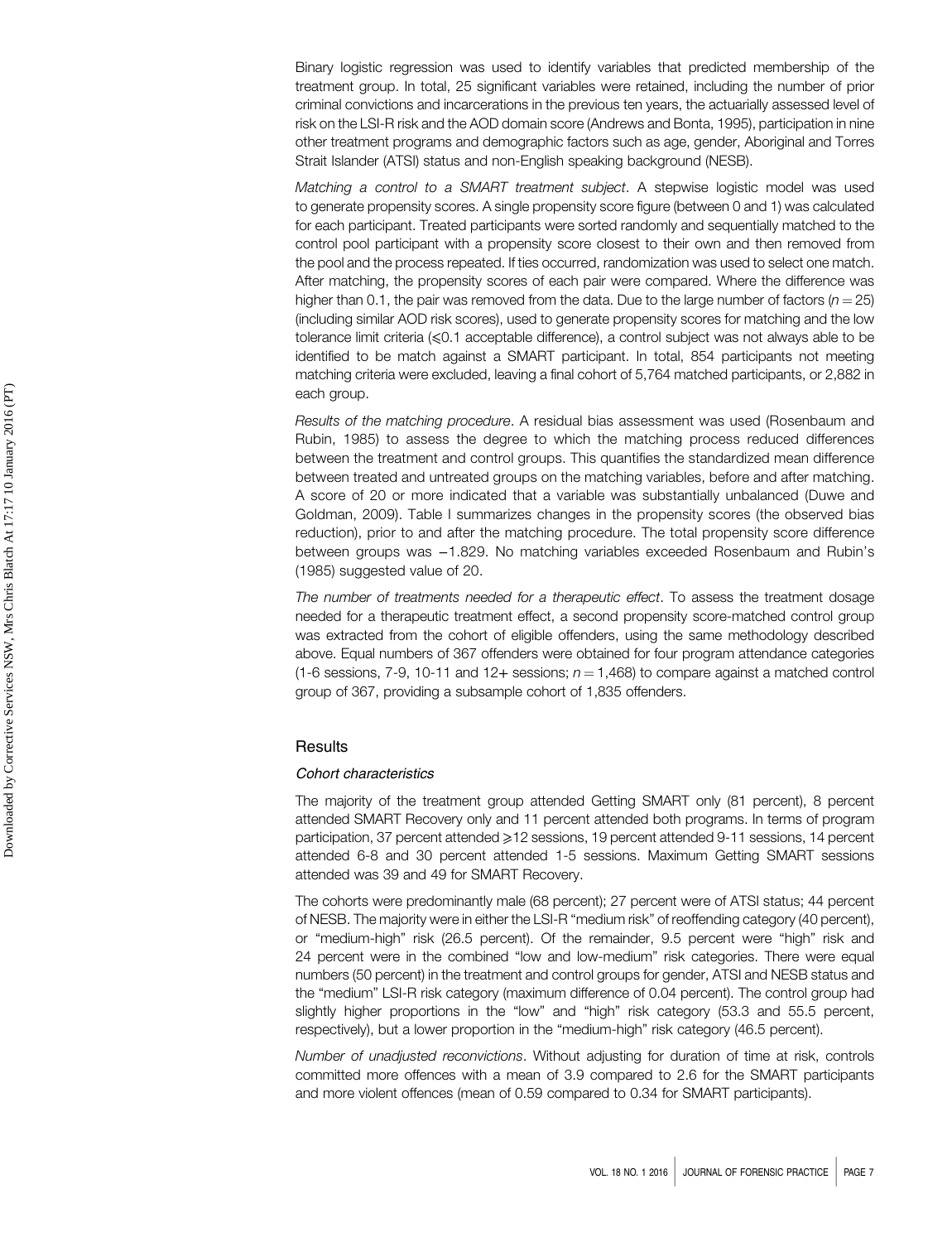| Table I Propensity score matching and covariate balance between treated and untreated participants before and after |  |  |  |  |  |  |
|---------------------------------------------------------------------------------------------------------------------|--|--|--|--|--|--|
| matching procedure                                                                                                  |  |  |  |  |  |  |

|                                 | Control | Unmatched<br><b>SMART</b> |                         | Control | Matched<br><b>SMART</b> |                         | <b>Bias</b> | Reduction<br>Absolute bias |
|---------------------------------|---------|---------------------------|-------------------------|---------|-------------------------|-------------------------|-------------|----------------------------|
| Variable name                   | mean    | mean                      | <b>Bias<sup>a</sup></b> | mean    | mean                    | <b>Bias<sup>a</sup></b> | reduction   | change                     |
| Propensity score                | 0.16107 | 0.36516                   | 111.296                 | 0.31122 | 0.30771                 | $-1.829$                | 101.644     | 98.357                     |
| Number of prior offences        |         |                           |                         |         |                         |                         |             |                            |
| Violent                         | 2.13    | 2.26                      | 5.211                   | 2.27    | 2.22                    | $-1.817$                | 134.873     | 65.127                     |
| Sexual                          | 0.15    | 0.11                      | $-6.527$                | 0.13    | 0.11                    | $-2.906$                | 55.468      | 55.468                     |
| Driving                         | 3.17    | 2.98                      | $-5.818$                | 3.06    | 2.98                    | $-2.296$                | 60.548      | 60.548                     |
| Property crime                  | 2.84    | 3.55                      | 22.112                  | 3.33    | 3.37                    | 1.531                   | 93.076      | 93.076                     |
| Drug related                    | 0.95    | 1.30                      | 18.586                  | 1.26    | 1.24                    | $-1.006$                | 105.412     | 94.588                     |
| Order breach/institutional      | 2.11    | 2.06                      | $-1.981$                | 2.04    | 2.07                    | 1.317                   | 166.465     | 33.535                     |
| Fraud                           | 0.53    | 0.52                      | $-0.880$                | 0.47    | 0.53                    | 4.334                   | 592.679     | $-392.679$                 |
| Public order                    | 1.82    | 1.89                      | 2.891                   | 1.89    | 1.90                    | 0.425                   | 85.286      | 85.286                     |
| Number of times in custody      | 3.13    | 3.7628                    | 25.550                  | 3.484   | 3.625                   | 5.667                   | 77.822      | 77.822                     |
| LSI-R AOD domain Score          | 2.72    | 3.1529                    | 26.626                  | 3.054   | 3.076                   | 1.413                   | 94.693      | 94.693                     |
| <b>Total LSI-R-score</b>        | 27.31   | 29.88                     | 28.450                  | 29.26   | 29.40                   | 1.583                   | 94.434      | 94.434                     |
| Age at release (years)          | 32.78   | 32.86                     | 0.835                   | 32.87   | 32.96                   | 0.968                   | $-15.847$   | $-15.847$                  |
| Gender $(1 =$ female)           | 0.098   | 0.1206                    | 7.373                   | 0.13    | 0.13                    | $-0.314$                | 104.257     | 95.743                     |
| <b>ATSI status</b>              | 0.226   | 0.2795                    | 12.241                  | 0.271   | 0.276                   | 1.090                   | 91.094      | 91.094                     |
| Non-english speaking background | 0.103   | 0.0885                    | $-4.930$                | 0.092   | 0.090                   | $-0.845$                | 82.849      | 82.849                     |
| Treatment participation         |         |                           |                         |         |                         |                         |             |                            |
| Alcoholics anonymous            | 0.07    | 0.20                      | 36.973                  | 0.16    | 0.16                    | $-0.573$                | 101.551     | 98.449                     |
| Narcotics anonymous             | 0.02    | 0.11                      | 34.926                  | 0.06    | 0.06                    | $-0.301$                | 100.863     | 99.137                     |
| Drug and alcohol abuse program  | 0.02    | 0.04                      | 9.484                   | 0.04    | 0.04                    | $-0.715$                | 107.539     | 92.461                     |
| Literacy/vocational programs    | 0.39    | 0.81                      | 93.086                  | 0.79    | 0.78                    | $-3.970$                | 104.265     | 95.735                     |
| Individual psychologist         |         |                           |                         |         |                         |                         |             |                            |
| intervention                    | 0.07    | 0.14                      | 21.610                  | 0.12    | 0.12                    | $-0.962$                | 104.437     | 95.563                     |
| Managing emotions               | 0.01    | 0.06                      | 26.952                  | 0.04    | 0.04                    | $-0.186$                | 100.692     | 99,308                     |
| CALM program                    | 0.01    | 0.05                      | 26.977                  | 0.01    | 0.01                    | $-1.901$                | 107.045     | 92.955                     |
| Violent offenders therapeutic   |         |                           |                         |         |                         |                         |             |                            |
| program                         | 0.01    | 0.05                      | 20.697                  | 0.03    | 0.03                    | 0.415                   | 97.995      | 97.995                     |
| CUBIT sex offender treatment    | 0.02    | 0.02                      | 2.917                   | 0.03    | 0.02                    | $-2.405$                | 182.441     | 17.558                     |
| Readiness programs              | 0.10    | 0.22                      | 34.072                  | 0.20    | 0.19                    | $-2.024$                | 105.941     | 94.059                     |
| $\sqrt{n}$                      | 13,042  | 3,309                     |                         | 2,882   | 2,882                   |                         |             |                            |

Note: <sup>a</sup>Values greater than 20 indicate a significant level of bias

## Survival time to first reconviction

General reconvictions. Time to first "any" reconviction from release date was measured using a Cox regression with a stepwise log-rank method. Only significant factors and the three SMART variables of interest were retained in the final model. No other programs attended reached significance. Getting SMART participation (at least one session) was significantly associated with a longer time to first reconviction, relative to controls (see Table II), reducing the risk by approximately 8 percent (hazard ratio of 0.918, CIs.848-0.995,  $p \le 0.05$ ). Although the reduction in risk for both SMART Recovery participation and attendance at both programs (Getting SMART and SMART Recovery) were estimated to be 13 and 8 percent, respectively, neither was statistically significant. The Getting SMART treatment group took 77 days longer than the control group to reach the point where 50 percent had a reconviction. Times to first reconviction for men and women were not significantly different.

Six criminal history factors were significantly associated with survival time to first reconviction: the number of violent, driving, property crime, institutional offences, breaches of orders and custodial episodes in the previous ten years. Three elevated LSI-R domain scores (AOD, Criminal Attitudes and Leisure scores (Andrews and Bonta, 1995)), were significantly associated with shorter times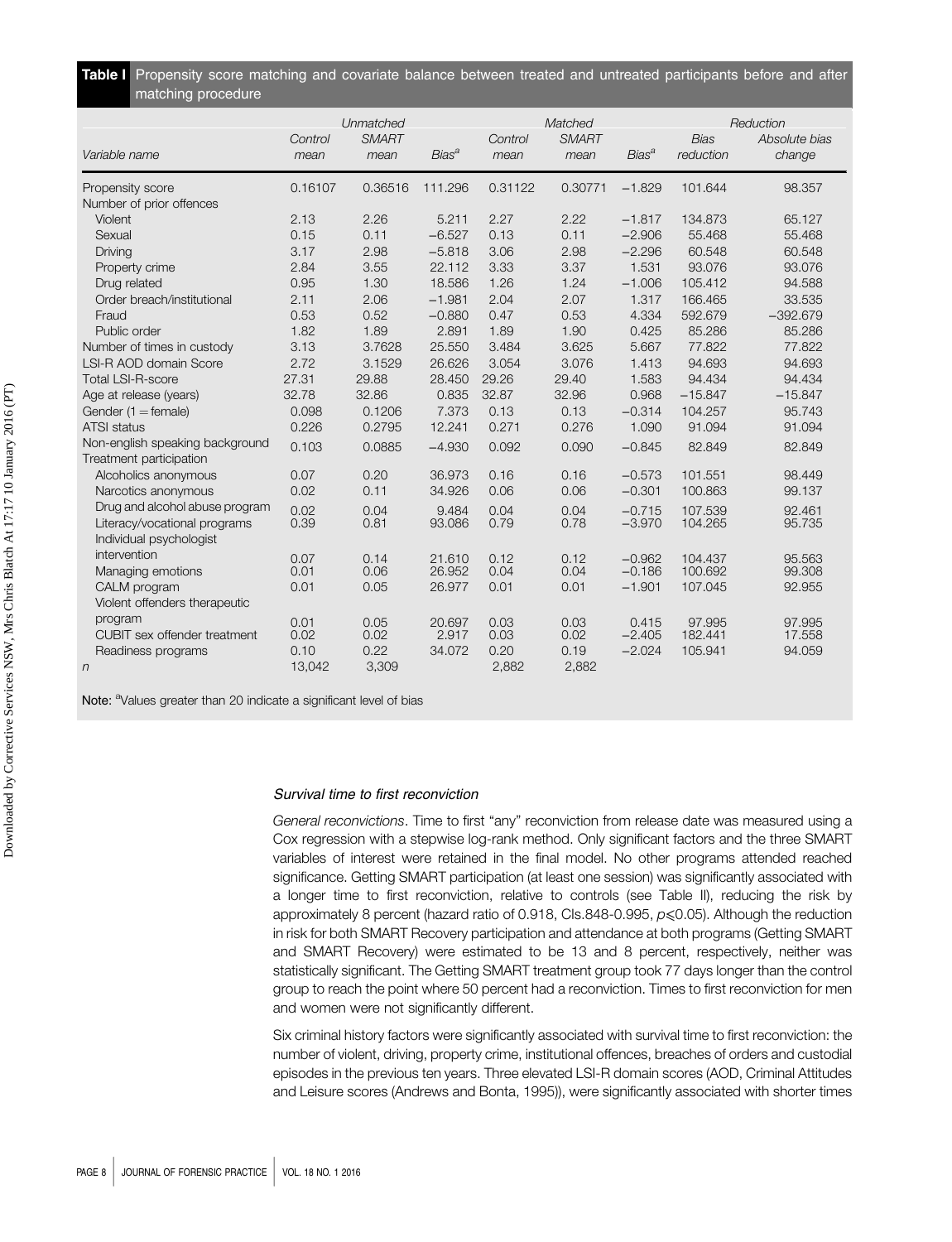| <b>Table II</b> Cox Regression model for survival time to first "general" reconviction |  |  |  |  |  |  |
|----------------------------------------------------------------------------------------|--|--|--|--|--|--|
|----------------------------------------------------------------------------------------|--|--|--|--|--|--|

|                                       |              | 95% Confidence interval |       |  |  |  |  |
|---------------------------------------|--------------|-------------------------|-------|--|--|--|--|
| Variable                              | Hazard ratio | Lower                   | Upper |  |  |  |  |
| No. 10-year prior offences            |              |                         |       |  |  |  |  |
| Violent offences                      | $1.056**$    | 1.039                   | 1.073 |  |  |  |  |
| Driving offences                      | $1.013*$     | 1.001                   | 1.024 |  |  |  |  |
| Property crime                        | $1.109**$    | 1.095                   | 1.123 |  |  |  |  |
| Order breach/institutional violations | $1.052**$    | 1.035                   | 1.070 |  |  |  |  |
| No. times in custody                  | $1.065**$    | 1.048                   | 1.083 |  |  |  |  |
| LSI-R AOD score                       | $1.057**$    | 1.030                   | 1.086 |  |  |  |  |
| LSI-R attitude score                  | $1.035*$     | 1.008                   | 1.062 |  |  |  |  |
| LSI-R leisure score                   | $1.076**$    | 1.027                   | 1.127 |  |  |  |  |
| Literacy/vocational training programs | $0.598**$    | 0.551                   | 0.649 |  |  |  |  |
| <b>Getting SMART</b>                  | $0.918*$     | 0.848                   | 0.995 |  |  |  |  |
| <b>SMART Recovery</b>                 | 0.874        | 0.714                   | 1.070 |  |  |  |  |
| Getting SMART + SMART Recovery        | 0.919        | 0.758                   | 1.113 |  |  |  |  |
|                                       |              |                         |       |  |  |  |  |
| Notes: $p' < 0.05$ ; $p' > 0.0$       |              |                         |       |  |  |  |  |

to first reconviction. Participation in literacy/vocational training programs, provided a significant protective effect, reducing risk by approximately 40 percent.

Time to first violent reconviction. After adjusting for time free in the community post-release date and controlling for other significant factors, Getting SMART participants survived approximately 13 percent longer to first violent reconviction, compared to controls (hazard ratio of 0.867, CIs of 0.763 and 0.985,  $p \le 0.05$ ). This 13 percent improvement in survival to first violent crime compared favorably to survival improvement to first general crime, which was 8 percent (see Table I). SMART Recovery and Getting SMART + SMART Recovery participation reduced hazard ratios by approximately 16 and 25 percent, respectively, but neither was significant. Survival curves for the three treatment categories and controls are presented in Figure 1.

Significant factors were associated with a shorter survival time to first violent reconviction: increased violent crimes (hazard ratio (HR) of 1.108, CIs 1.079-1.138,  $p \le 0.01$ ) and custodial episodes in the previous ten years (HR of 1.098, CIs 1.070-1.128,  $p \le 0.01$ ); breaches of orders/institutional offences (HR of 1.053, CIs 1.026-1.082, p⩽0.01); public order offences (HR of 1.041, CIs of 1.013-1.069,  $p \le 0.01$ ); a younger age on release (HR of 0.974, CIs 0.603-0.907,  $p \le 0.01$ ; NESB status (HR of 1.028, CIs 1.007-1.049,  $p \le 0.01$ ) and a high LSI-R Education domain risk score (HR of 1.028, CIs 1.007-1.049, p≤0.01). Some reconviction categories were associated with a longer time to first violent reconviction: driving offences (HR of 0.980, CIs of 0.963-0.998, p ≤ 0.05) and fraud offences (HR of 0.903, CIs of 0.849-0.959,  $p \le 0.01$ ). Literacy/vocational program participation in the index custodial episode, significantly improved survival to first violent reconviction by approximately 33 percent (HR of 0.673, CIs 0.593-0.765,  $p \le 0.01$ , as was being female (HR of 0.769, CIs 0.626-946,  $p \le 0.05$ ).

#### Rates of reconvictions for general and violent crime types

Rates of general reconvictions. A Poisson regression testing for differences in reconviction rates for the three SMART treatment groups and the control group, are presented in Table III. Measured over the 1,111 day follow up period post-release and adjusting for time free at risk, both Getting SMART and Getting SMART + SMART Recovery participation was associated with significantly reduced reconviction rates, compared to the control group. Getting SMART participation was estimated to reduce the rate by approximately 19 percent (HR of 0.808, CIs of 0.747-0.875,  $p \le 0.01$ ), and by 22 percent if both Getting SMART + SMART Recovery were attended (HR of 0.784, CIs of 0.647-0.950,  $\leq 0.05$ ). Participation in SMART Recovery alone did not reach significance.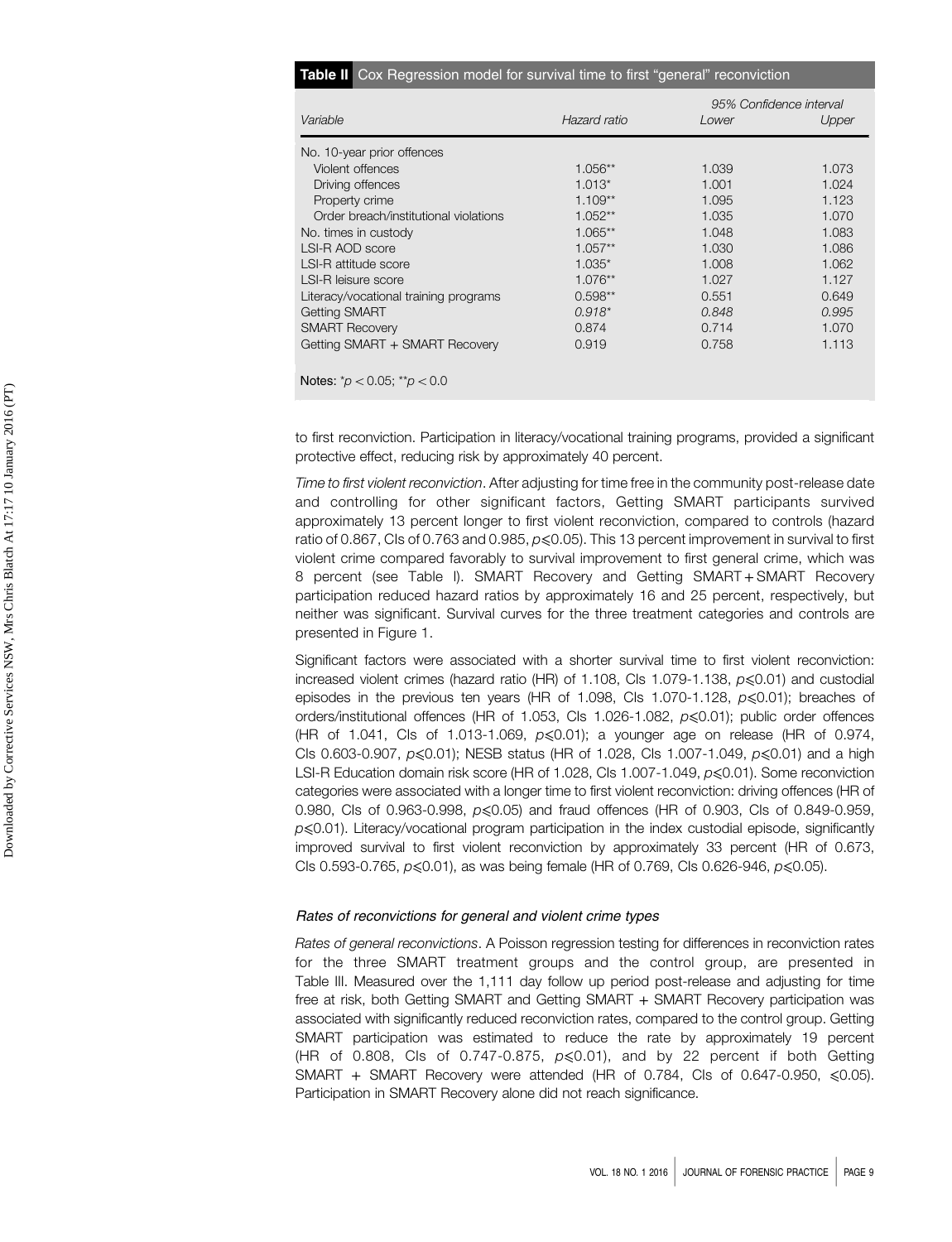## Figure 1 Survival time to first "violent" reconviction



# Table III Poisson regression model - rate of "general" reconvictions for getting SMART, SMART Recovery and getting SMART + SMART recovery participation

| Variable                              | B        | <b>SE</b> | Rate ratio | Lower | 95% Confidence interval<br>Upper |
|---------------------------------------|----------|-----------|------------|-------|----------------------------------|
| (Intercept)                           | $-0.887$ | 0.1210    | $0.412**$  | 0.325 | 0.522                            |
| Convictions 10 yrs prior              |          |           |            |       |                                  |
| Violent offences                      | 0.023    | 0.0090    | $1.023*$   | 1.005 | 1.041                            |
| Driving offences                      | 0.017    | 0.0057    | $1.017**$  | 1.005 | 1.028                            |
| Property crime offences               | 0.035    | 0.0070    | $1.036**$  | 1.022 | 1.050                            |
| Drug offences                         | $-0.010$ | 0.0100    | 0.990      | 0.971 | 1.010                            |
| Order breach/institutional offences   | 0.027    | 0.0088    | $1.027**$  | 1.010 | 1.045                            |
| Public order                          | $-0.003$ | 0.0093    | 0.997      | 0.979 | 1.015                            |
| Age at release (years)                | $-0.016$ | 0.0025    | $0.984**$  | 0.979 | 0.989                            |
| No. times in custody (10-years prior) | 0.055    | 0.0092    | $1.057**$  | 1.038 | 1.076                            |
| Literacy/vocational programs          | $-0.366$ | 0.0421    | $0.693**$  | 0.638 | 0.753                            |
| <b>Total LSI-R-score</b>              | 0.017    | 0.0027    | $1.017**$  | 1.012 | 1.022                            |
| Getting SMART + SMART Recovery        | $-0.243$ | 0.0978    | $0.784*$   | 0.647 | 0.950                            |
| <b>SMART Recovery</b>                 | $-0.168$ | 0.1031    | 0.846      | 0.691 | 1.035                            |
| <b>Getting SMART</b>                  | $-0.213$ | 0.0406    | $0.808**$  | 0.747 | 0.875                            |
| Notes: $p' < 0.05$ ; $p' > 0.01$      |          |           |            |       |                                  |

Several risk factors were significantly associated with higher general reconviction rates; an elevated LSI-R total score, a lower age at custodial release, higher numbers of custodial sentences and higher violent, driving, property crime convictions, order breaches and institutional violations in the previous ten years. Participation in literacy/vocational training programs in custody, was significantly protective; with an approximate reduction in reconviction rates of 30 percent (HR of 0.693, CIs 0.638-0.753, p ≤ 0.01).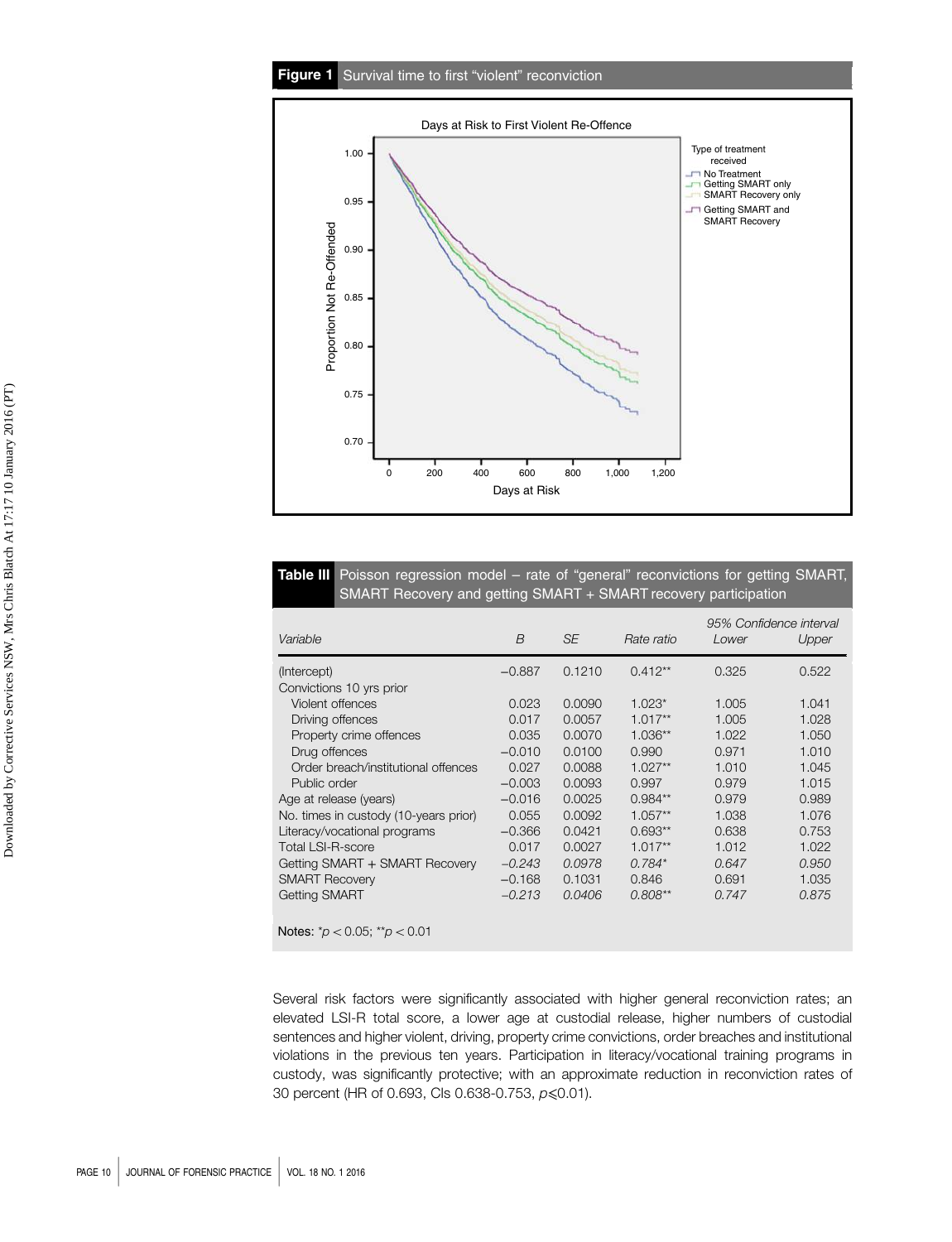Rates for violent reconvictions. The Poisson regression model testing for differences in violent reconvictions rates between the three treated groups were significantly lower relative to the control group, estimated to be 30 percent lower for Getting SMART and 42 percent for the Getting SMART + SMART Recovery group. The rate ratio for Getting SMART participation was 0.704, CIs of 0.621-0.799,  $p \le 0.01$  and the Getting SMART + SMART Recovery ratio was 0.578 (CIs 0.407-0.821,  $p \le 0.01$ ), see Table IV). Some significant factors in this model were similar to those predicting general reconvictions, namely, higher total LSI-R risk scores, a lower age at release and higher numbers of violent offences, order breaches and institutional violations in the previous ten years. Literacy/vocational program participation was significantly protective, associated with a reduced violent reconviction rate of approximately 41 percent  $(p \le 0.01)$ .

#### Number of sessions required for a therapeutic effect

A significant therapeutic effect did not occur until 10-11 SMART sessions were completed, in either one or both SMART programs, when the reconviction rate reduced by approximately 25 percent relative to the control group (HR of 0.764, Cls of 0.612-0.953, p ≤0.05). Completing ⩾12 more sessions reduced the hazard by approximately 20 percent, but this and the remaining attendance categories were non-significant. Survival curves for those attending 1-6 sessions mirrored the control group, suggesting brief exposure as ineffective as no exposure at all (see Figure 2).

Other significant factors included higher numbers of order breaches and/institutional offences, property offences and incarcerations in the previous ten years, a lower age at release and higher LSI-R AOD and family risk scores. Educational and vocational program participation provided a significant protective effect ( $p \le 0.01$ ).

# **Discussion**

This study provides support for the therapeutic efficacy of the Getting SMART program for crime desistance. The findings also support a synergy between Getting SMART and SMART Recovery, by first introducing participants to the concepts, tools and techniques learnt in Getting SMART that can then be practised and reinforced in follow up SMART Recovery meetings. Getting SMART participation was associated with both improvements in survival times to first reconvictions and reductions in reconviction rates. Survival times to first general reconviction were longer by about 8 percent, relative to controls, and to a first violent reconviction were longer by 13 percent. There were also improvements in the rates of reconvictions: 30 percent for violent crimes compared to controls and 19 percent for "any" crime compared to controls.

Table IV Poisson regression model – rate of "violent" reconvictions for getting SMART, SMART recovery and getting SMART + SMART recovery

| Variable                               | B        | <b>SE</b> | Rate ratio | Lower | 95% Confidence interval<br>Upper |
|----------------------------------------|----------|-----------|------------|-------|----------------------------------|
| (Intercept)                            | $-1.518$ | 0.1828    | $0.219**$  | 0.153 | 0.313                            |
| Convictions 10 yrs prior               |          |           |            |       |                                  |
| Violent offences                       | 0.112    | 0.0122    | $1.118**$  | 1.092 | 0.145                            |
| Order breach or institutional offences | 0.053    | 0.0126    | $1.054**$  | 1.028 | 1.080                            |
| Age at release (years)                 | $-0.027$ | 0.0038    | $0.974**$  | 0.966 | 0.981                            |
| Literacy/vocational training programs  | $-0.533$ | 0.0639    | $0.587**$  | 0.518 | 0.665                            |
| Total LSI-R-score                      | 0.026    | 0.0039    | $1.026**$  | 1.018 | 1.034                            |
| Getting SMART + SMART Recovery         | $-0.548$ | 0.1787    | $0.578**$  | 0.407 | 0.821                            |
| <b>SMART Recovery</b>                  | $-0.345$ | 0.1815    | 0.708      | 0.496 | 1.011                            |
| <b>Getting SMART</b>                   | $-0.350$ | 0.0646    | $0.704**$  | 0.621 | 0.799                            |
| Notes: $p' < 0.05$ ; $p' > 0.01$       |          |           |            |       |                                  |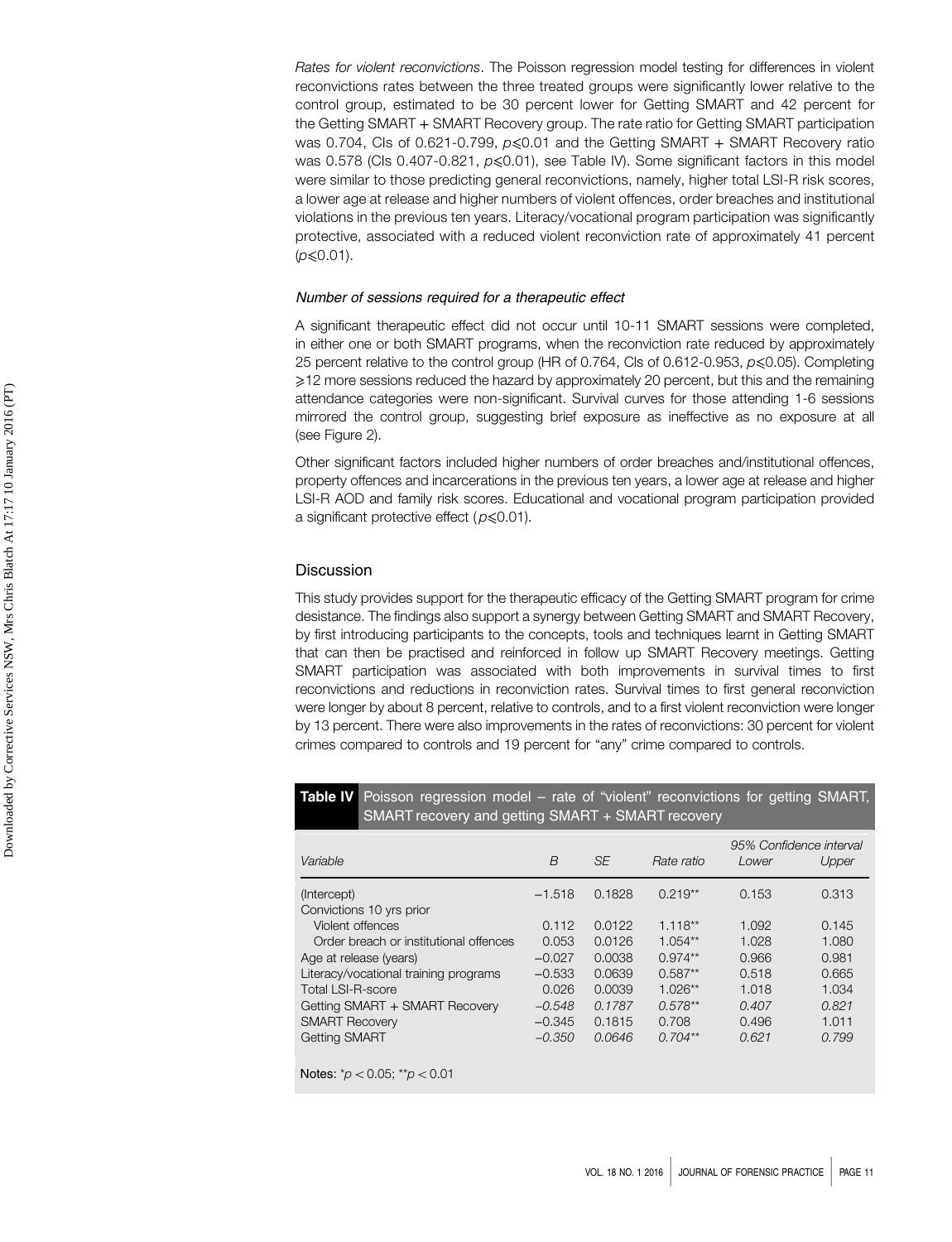Figure 2 Survival time to first reconviction for four categories of SMART attendance and control group



The additional therapeutic benefits obtained when both Getting SMART and SMART Recovery were attended, give support to the two-program intervention model. While general reconviction rates reduced by 19 percent relative to controls if only Getting SMART was attended, the reduction was approximately 21 percent if both programs were attended. This observation also held true for violent reconviction rates; attending Getting SMART on its own was associated with reduced violent crimes rates of 30 percent, but if both programs were attended, the rates reduced by 42 percent.

Although the survival times to first reconviction for SMART Recovery enrolees were not significantly different from controls, the survival curves for both general and violent reconvictions mirrored those for Getting SMART. Non-significance could possibly be due to reduced power, as the SMART Recovery sample was relatively small  $(n = 233)$  compared to the Getting SMART sample  $(n = 2,345)$ .

The finding that SMART participation was associated with improvements in survival times for violent reconvictions, was not anticipated, as neither Getting SMART nor SMART Recovery specifically target violent behaviors. These outcomes may reflect the nexus between drug and alcohol abuse and violent behaviors, as well as the generic benefits of the CBT principles used in the programs, which foster positive behavioral changes by addressing the relationship between cognitions, feelings and attitudes, and offending behaviors. If SMART program content facilitates more balanced and considered judgements, it is possible offenders' lifestyles may become less impulsive and chaotic, with less reliance on drugs and alcohol, greater control over interpersonal conflicts and reduced engagement in violent behaviors and crime.

The finding that offenders attending only 1-6 SMART sessions had survival outcomes no better than their matched controls, and that no significant therapeutic benefits were apparent until 10-11 sessions ("program completion"), highlights the need to identify minimum therapeutic intensities, for all rehabilitative interventions. Of concern is that only 45 percent of offenders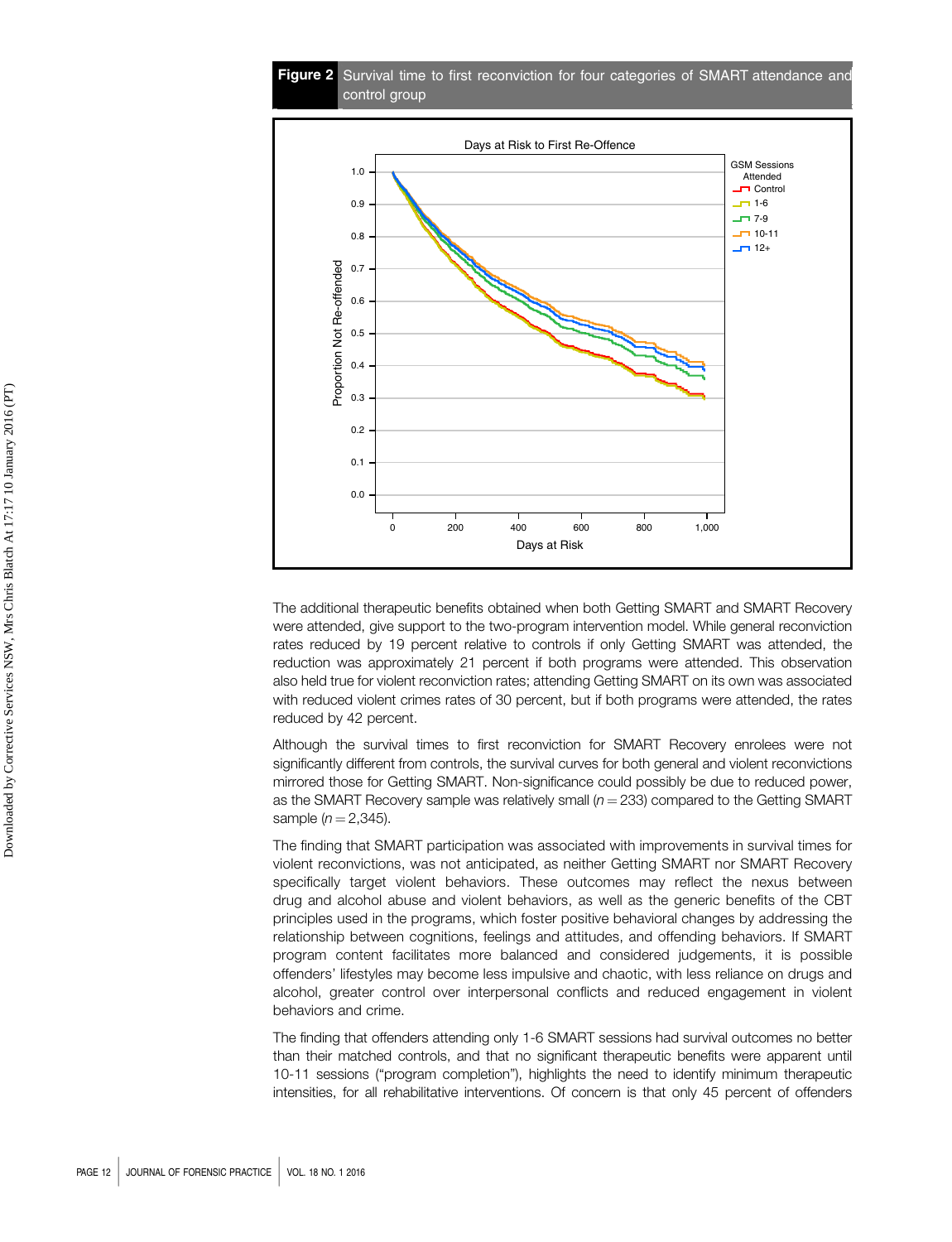completed a SMART program, which suggests considerable barriers to program attendance and completion. While some disruptions may be unavoidable due to illness, court appearances or misdemeanors, systemic issues possibly exist in custodial settings which impact on program attendance, such as lockdowns, inter-custodial movements, programming conflicts and insufficient custody time remaining to complete programs. These disruptions need to be identified and addressed, in order to maximize program completions and minimize waste of scarce resources.

The finding that attending more than 12 sessions was not associated with additional therapeutic benefits, is difficult to interpret, as it is reasonable to assume higher SMART program dosages would improve outcomes. It is possible that offenders failing to successfully engage in, or complete a SMART program, may subsequently be re-enrolled in another program. Alternatively, as offenders can attend as many SMART Recovery sessions they choose, those serving longer sentences could attend more sessions than those with shorter sentences. Offenders serving longer sentences may well be of higher risk and more dysfunctional than those with shorter sentences. Future analyses could ascertain whether and how the risk characteristics and criminal histories of offenders attending  $> 12$  SMART sessions, differ from those successfully completing 10-11 sessions.

The therapeutic effectiveness of SMART participation may be underestimated. Including "dropouts" in the treated cohort, some attending only one session, introduces a conservative bias, as empirically "dropouts" are known to be at higher risk of reoffending (Thurby et al., 2011; Aydin et al., 2011). Conversely, excluding "dropouts," can introduce selection biases that inflate positive outcomes. Including non-completers, enabled a more rigorous testing of treatment outcomes and importantly, also enabled identification of a minimum number of sessions needed for therapeutic benefit.

The results of the present study are consistent with several meta-analyses of similar CBT programs. An average 6 percent reduction in reoffending was reported by Aos et al. (2006) over a range of programs, but Lipsey et al. (2007), reported larger reductions in both general reoffending (25 percent) and violent reoffending (19 percent). A more direct comparison of an AOD program is offered by Thurby, Kevin (2010), with results from another CSNSW program (the Drug and Alcohol Addictions Program). These participants returned to custody at rates 5-6 percent lower than the untreated controls.

A number of future studies are suggested. Investigating the optimal time to attend Getting SMART and SMART Recovery, in respect to release from custody, could ascertain whether completing a program closer to release date, is more effective than earlier in a sentence. Second, Aos et al. (2006) reported both custodial and community-based AOD programs effective, but custodial more cost-effective, whereas MacKenzie (2006) reported the opposite, favouring community-based for improved efficacy. Comparing outcomes for offenders attending Getting SMART in custody, followed by SMART Recovery post-release, against attending both programs in custody, could establish which treatment protocol provides better therapeutic and cost effectiveness. The strength of the association of literacy and vocational training programs with reduced reoffending, warrants a specific examination and comparison of the intensity, type and timing of these several programs. Other areas of research interest concern participants from ATSI and NESB backgrounds and whether their outcomes are comparable to the remaining cohort.

# **Conclusion**

This first outcome study of Getting SMART and SMART Recovery used a rigorous methodology and a large sample of 5,764 offenders equally distributed between a treated cohort and a control group, matched on major reoffending risk factors. The findings suggest Getting SMART participation, particularly when followed by SMART Recovery for therapeutic maintenance, can extend time to a first reconviction, and reduce reconviction rates for both general and violent re-offences. Results support the continued delivery of Getting SMART and SMART Recovery to offender populations in custodial settings.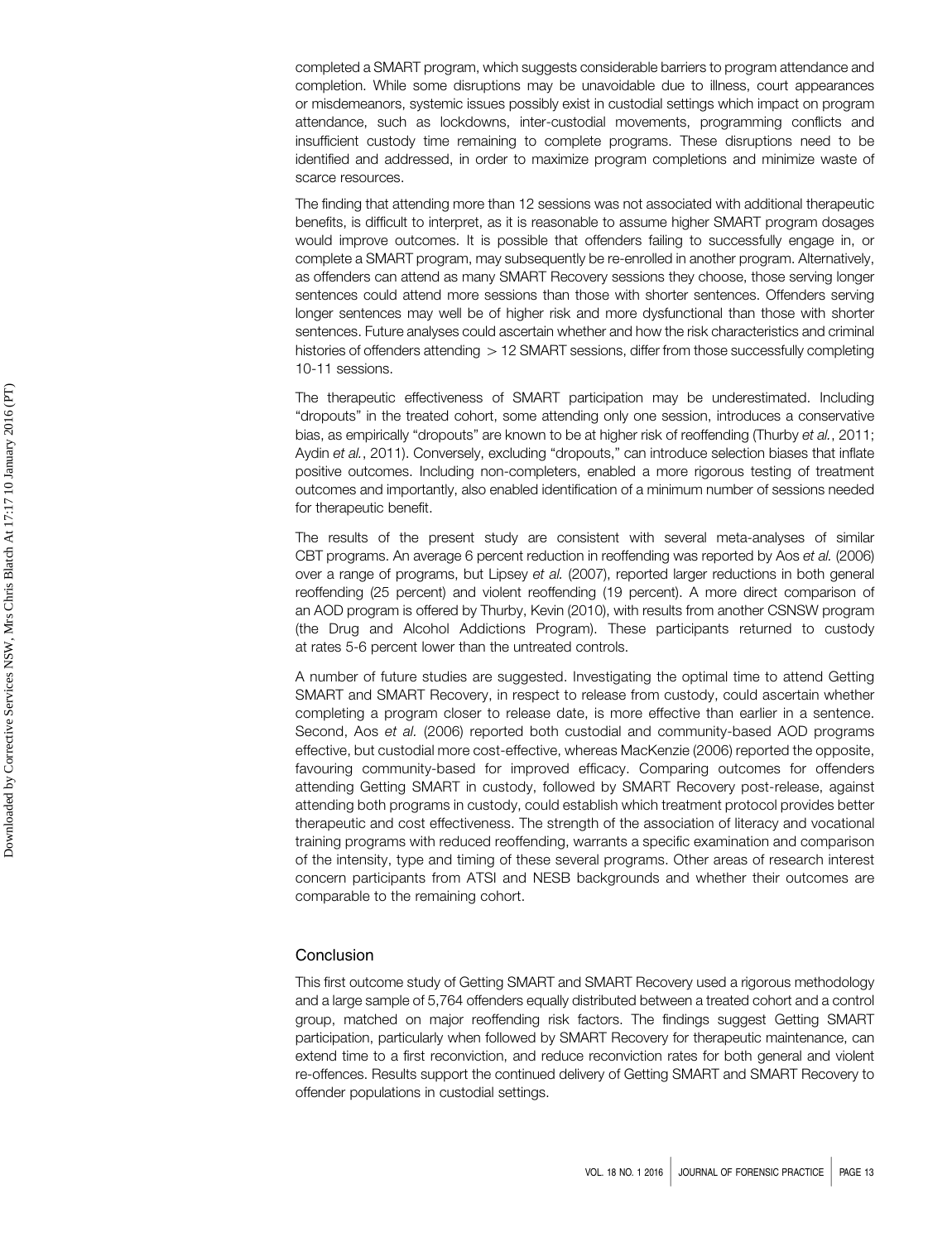#### Implications for practice

Several implications for correctional practice could flow from this research:

- Getting SMART can be delivered to offenders in custody with AOD criminogenic needs with reasonable confidence that it will contribute to reduced reoffending.
- It can be reasonably anticipated that both general and violent reconvictions, may be prevented, when AOD interventions use CBT and RNR approaches.
- Other jurisdictions may wish to further study the efficacy of a two-program linked-model targeting offenders with AOD issues associated with offending behaviors.
- The minimum of number of sessions required to achieve any therapeutic benefits requires identification for all offender interventions.
- Custodial jurisdictions need to identify and address systemic factors preventing program participation to improve completion rates and outcomes.
- Research addressing the efficacy of providing SMART programs to offenders on parole, or serving community-based orders, needs completion.
- Providing offenders with poor literacy and skill levels opportunity to attend concurrent educational programs may improve the odds of not reoffending.

# **References**

Andrews, D. and Bonta, J. (1995), LSI-R: The Level of Service Inventory - Revised, Multi-Health Systems, Toronto.

Andrews, D. and Bonta, J. (2006), The Psychology of Criminal Conduct, 4th ed., Anderson, Cincinnati, OH.

Andrews, D. and Bonta, J. (2010), The Psychology of Criminal Conduct, ISBN: 1437778984, 9781437778984, 5th ed., Routledge, Cincinnatti, OH, May 26.

Andrews, D., Bonta, J. and Hoge, R. (1990), "Classification for effective rehabilitation: rediscovering psychology", [Criminal Justice Behaviour](http://www.emeraldinsight.com/action/showLinks?crossref=10.1177%2F0093854890017001004), Vol. 38 No. 7, pp. 19-52.

Antonowicz, D. and Ross, R. (1994), "Essential components of successful rehabilitation programs of offenders", [International Journal of Offender Therapy and Comparative Criminology](http://www.emeraldinsight.com/action/showLinks?crossref=10.1177%2F0306624X9403800202&isi=A1994NQ57500002), Vol. 38 No. 2, pp. 97-104, available at:<www.wsipp.wa.gov/rptfiles/06-01-1201.pdf> (accessed December 2009).

Aos, S., Miller, M. and Drake, E. (2006), Evidence Based Adult Corrections Programs: What Works and What Does Not, Washington State Institute for Public Policy, Olympia, WA, available at: [www.wsipp.wa.gov/rptfiles/](www.wsipp.wa.gov/rptfiles/06-01-1201.pdf) [06-01-1201.pdf](www.wsipp.wa.gov/rptfiles/06-01-1201.pdf) (accessed November 21, 2014).

Australian Standard Offence Classification (ASOC) (2008), Australian Bureau of Statistics, 2nd ed., ASOC, Canberra, available at: [www.abs.gov.au/AUSSTATS/abs@.nsf/allprimarymainfeatures/98B6005C8EB5F1B](www.abs.gov.au/AUSSTATS/abs@.nsf/allprimarymainfeatures/98B6005C8EB5F1B7CA2578A200143106?opendocument) [7CA2578A200143106?opendocument](www.abs.gov.au/AUSSTATS/abs@.nsf/allprimarymainfeatures/98B6005C8EB5F1B7CA2578A200143106?opendocument) (accessed January 8, 2008).

Aydin, E., Kevin, M., Xie, Z. and Perry, V. (2011), "Evaluation of the getting SMART program. Study one: factors impacting on program completion", Research Publication No. 53, Corporate Research Evaluation and Statistics, NSW Department of Corrective Services, Sydney.

Compendium of Correctional Programs (2013), Corrective Services New South Wales, Sydney, available at: [www.correctiveservices.justice.nsw.gov.au/\\_data/assets/pdf\\_file/0012/439896/CSNSW-Compendium](www.correctiveservices.justice.nsw.gov.au/_data/assets/pdf_file/0012/439896/CSNSW-Compendium) of-Programs-revised-25-Nov-2013.pdf (accessed March 1, 2014).

Duwe, G. and Goldman, R. (2009), "The impact of prison-based treatment of sex-offender recidivism: evidence from Minnesota", [Sex Abuse](http://www.emeraldinsight.com/action/showLinks?isi=000268887100003), Vol. 21 No. 3, pp. 279-306.

Gendreau, P., Little, T. and Goggin, C. (1996), "A meta-analysis of predictors of adult offender recidivism: what works!", *[Criminology](http://www.emeraldinsight.com/action/showLinks?crossref=10.1111%2Fj.1745-9125.1996.tb01220.x)*, Vol. 34 No. 4, pp. 401-33.

Getting SMART Program, Facilitator Manual (2013), Offender Services and Programs Branch, Corrective Services New South Wales, Sydney.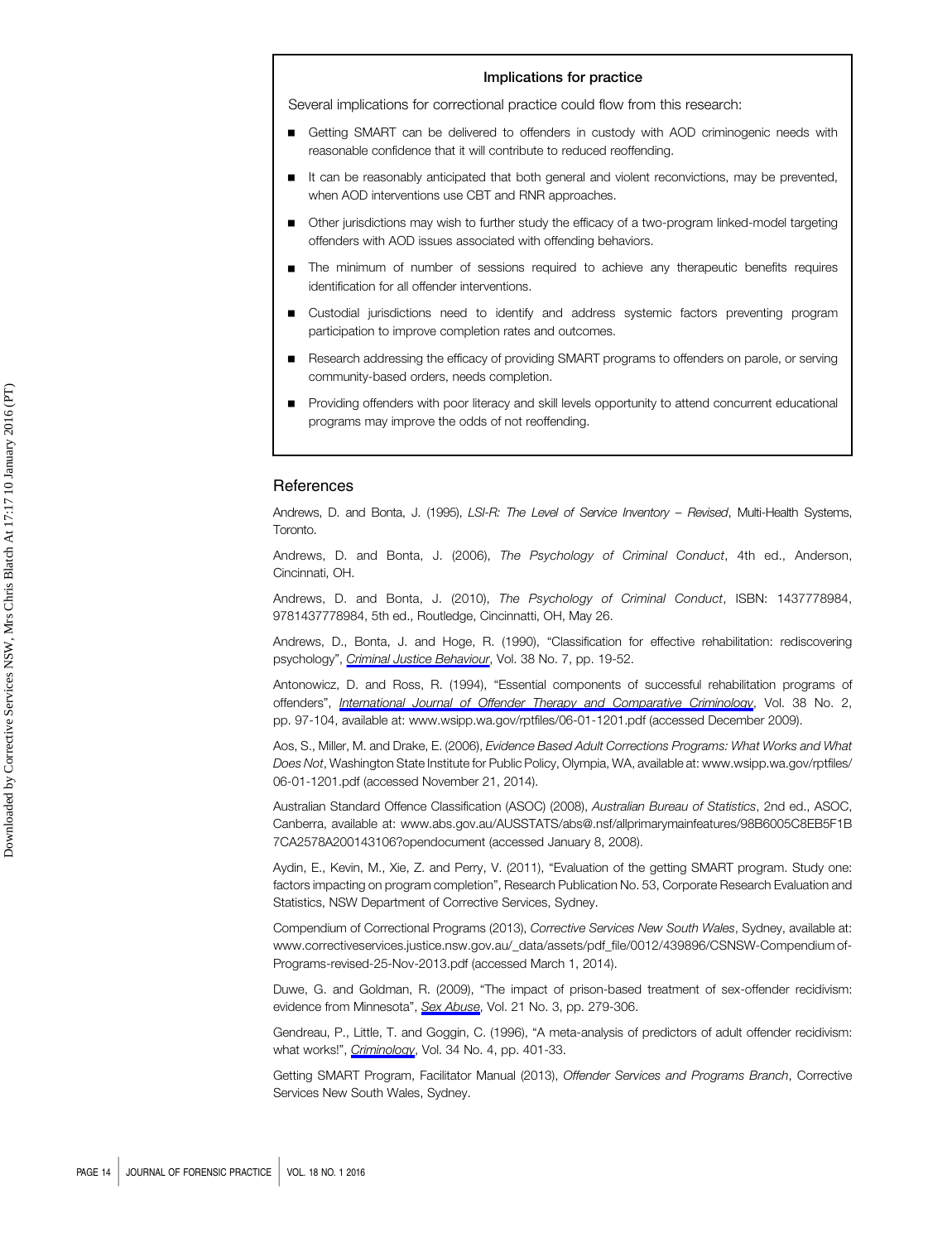Hester, R., Lenberg, K., Campbell, W. and Delaney, H. (2013), "Overcoming addictions, a web-based application, and SMART Recovery, an online and in-person mutual help group for problem drinkers, part 1: three-month outcomes of a randomized controlled trial", [Journal of Medical Internet Research](http://www.emeraldinsight.com/action/showLinks?crossref=10.2196%2Fjmir.2565&isi=000324620300005), Vol. 15 No. 7, p. e134, available at:<http://dx.doi.org/10.2196%2Fjmir.2565>

Hollin, C. and Palmer, E. (2003), "Level of service inventory-revised profiles of violent and nonviolent prisoners", [Journal Interpersonal Violence](http://www.emeraldinsight.com/action/showLinks?crossref=10.1177%2F0886260503254514&isi=000184738300007), Vol. 18 No. 9, pp. 1075-86.

Horvath, T. (2000), "SMART Recovery®: addiction recovery support from a cognitive-behavioral perspective", [Journal Rational-Emotive and Cognitive-Behavior Therapy](http://www.emeraldinsight.com/action/showLinks?crossref=10.1023%2FA%3A1007831005098), Vol. 18 No. 3, pp. 181-91.

Horvath, T. (2013), "SMART Recovery-self help for substance abuse and addiction", available at: [http://blog.](http://blog.smartrecovery.org) [smartrecovery.org](http://blog.smartrecovery.org) (accessed December 2013).

Jones, C. (2009), Does Forum Sentencing Reduce Reoffending? Crime Justice Bulletin, Vol. 129, NSW Bureau of Crime Statistics and Research, Sydney.

Kevin, M. (2010), "Drug-related patterns and trends in NSW inmates: summary of the 2007-2008 biennial data collection. Research Bulletin No. 27, Corporate Research, Evaluation and Statistics", NSW Department of Corrective Services, Sydney.

Lipsey, M., Landenberger, N. and Wilson, S. (2007), *[Effects of Cognitive-Behavioural Programs for Criminal](http://www.emeraldinsight.com/action/showLinks?crossref=10.4073%2Fcsr.2007.6)* [Offenders](http://www.emeraldinsight.com/action/showLinks?crossref=10.4073%2Fcsr.2007.6), The Campbell Collaboration Library, Crime and Justice Group, Vol. 3 No. 3, available at: www. campbellcollaboration.org/doc-pdf/lipsey\_CBT\_finalreview.pdf (accessed December 9, 2015).

McGuire, J. (2008), "A review of effective interventions for reducing aggression and violence", *[Philosophical](http://www.emeraldinsight.com/action/showLinks?crossref=10.1098%2Frstb.2008.0035)* [Transactions of the Royal Society B](http://www.emeraldinsight.com/action/showLinks?crossref=10.1098%2Frstb.2008.0035), Vol. 363 No. 1503, pp. 2577-97.

MacKenzie, D. (2006), [What Works: Reducing the Criminal Activities of Offenders and Delinquents](http://www.emeraldinsight.com/action/showLinks?crossref=10.1017%2FCBO9780511499470), Cambridge University Press, New York, NY, pp. 345-6 (accessed November 21, 2014).

O'Sullivan, K., Blatch., C. and Toh, M. (2014), "A review of the creative group work training program for facilitators", Journal Specialists in Group Work, pp. 1-20. doi: 10;1080/01933922.2014.891682 (accessed March 16, 2014).

Polaschek, D. (2011), "High-intensity rehabilitation for violent offenders in New Zealand: reconviction outcomes for high-and medium-risk prisoners", [Journal Interpersonal Violence](http://www.emeraldinsight.com/action/showLinks?crossref=10.1177%2F0886260510365854&isi=000287842300003), Vol. 26 No. 4, pp. 664-82.

Przybylski, R. (2008), What Works. Effective Recidivism Reduction and Risk-Focused Prevention Programs, RKC Group, Division of Criminal Justice. Colorado Department of Public Safety, Denver, CO.

Rosenbaum, P. and Rubin, D. (1983), "The central role of the propensity score in observational studies for causal effects", [Biometrika](http://www.emeraldinsight.com/action/showLinks?crossref=10.1093%2Fbiomet%2F70.1.41&isi=A1983QH66900005), Vol. 70 No. 1, pp. 41-55.

Rosenbaum, P. and Rubin, D. (1985), "Constructing a control group using multivariate matched sampling methods that incorporate the propensity score", *[The American Statistician](http://www.emeraldinsight.com/action/showLinks?isi=A1985ABK0900009)*, Vol. 39 No. 1, pp. 33-8.

SMART Recovery© Australia (2011), "SMART Recovery, Australia Ltd, Facilitator Training Manual", Sydney, available at:<www.smartrecoveryaustralia.com.au> (accessed November 19, 2014).

SMART Recovery© (2014), "Self management and recovery training", Mentor, OH, available at: [www.smartrecovery.org/?gclid](www.smartrecovery.org/?gclid�=�CN_AmomIiMICFReWvQod-w0ALQ)=[CN\\_AmomIiMICFReWvQod-w0ALQ](www.smartrecovery.org/?gclid�=�CN_AmomIiMICFReWvQod-w0ALQ) (accessed November 19, 2014).

Thurby, B., Kevin, M. and Xie, Z. (2011), "Evaluation of community offender service's drug and alcohol addiction and relapse prevention – three years out", Research Bulletin No. 33, Corporate Research Evaluation and Statistics, NSW Department of Corrective Services, Sydney, September.

# Further reading

Bridgeland, J., Dilulio, J. and Morrison, K. (2006), "The silent epidemic: perspectives of high school dropoutscalculations based on Harlow, C.W. (Revised 2003)", Education and Correctional Populations. Bureau of Justice Statistics Special Report, Department of Justice, Washington, DC, available at: [www.ojp.usdoj.gove/](www.ojp.usdoj.gove/bjs/pub/pdf/ecp.pdf) [bjs/pub/pdf/ecp.pdf](www.ojp.usdoj.gove/bjs/pub/pdf/ecp.pdf) (accessed January 2015).

Howells, K., Watt, B., Hall, G. and Baldwin, S. (1997), "Developing programmes for violent offenders", [Legal](http://www.emeraldinsight.com/action/showLinks?crossref=10.1111%2Fj.2044-8333.1997.tb00337.x) [and Criminological Psychology](http://www.emeraldinsight.com/action/showLinks?crossref=10.1111%2Fj.2044-8333.1997.tb00337.x), Vol. 2 No. 1, pp. 1117-128.